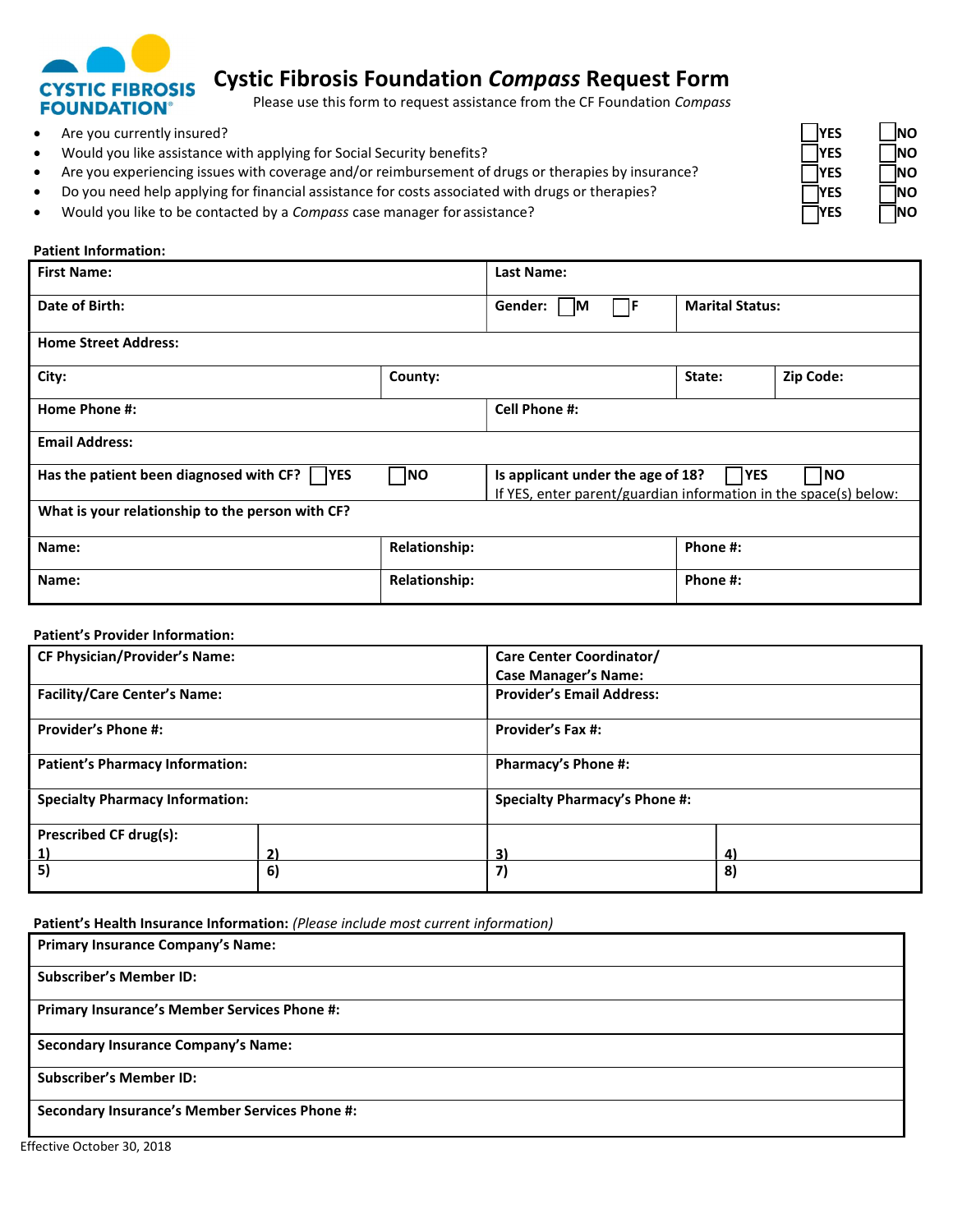

### **CONSENT FOR** *COMPASS* **TO PROVIDE SERVICES**

 Cystic Fibrosis Foundation (CFF) *Compass* provides various services to assist people with cystic fibrosis (CF) and their caregivers. These services, which *Compass* may change from time to time, may include helping you obtain insurance coverage, financial assistance, social services, etc. Before *Compass* can try to help you, you must complete this two-part consent form.

 Part I of this form lets *Compass* collect certain information about you, to use the information on your behalf, and to represent you with third parties as we try to assist you, asfurther described below. Part II lets *Compass* disclose information about you to third parties to try to assist you, as described further below.

## **PART I. CONSENT FOR** *COMPASS* **TO COLLECT INFORMATION ABOUT YOU AND REPRESENT YOU**

 *1. Eligibility* [*Pick (a) or (b), as appropriate*]

 (a) *Where the person with CF is the applicant.* I attest that I, \_\_\_\_\_\_\_\_\_\_\_\_\_\_\_\_\_\_\_\_\_\_\_, (name of person with CF) have been diagnosed with cystic fibrosis (CF).

*- OR -*

 (b) *Where someone else is applying on behalf of the person with CF*. I am requesting services on behalf of \_\_\_\_\_\_\_\_\_\_\_\_\_\_\_\_\_\_\_ (name of person with CF) and I attest that he orshe has been diagnosed with cystic fibrosis (CF). I attest that I am the legal representative of the person with CF and have the legal authority to act on his or her behalf to seek these services from *Compass*. Examples of a person with legal authority include: a parent of a minor; a court-appointed guardian; a person with power of attorney for health care decisions; or the executor or administrator of an estate. I understand and acknowledge that I may be subject to legal action if I misrepresent my legal authority with regard to the person with CF. [*Note – if you are* applying *on behalf of a person with CF, please answer the remaining questions on his or her behalf.*]

 2. *Accuracy of Information I Provide to CFF –* The information I provide *Compass* is accurate to the best of my knowledge.

 3. *Compass May Obtain My Personal Information – Compass* has my consent to request personal information about me from sources that *Compass* considers relevant to the services I have asked *Compass* to provide. Depending on what I have asked *Compass* to help me with, *Compass* may need to obtain personal information about me from my health insurer or pharmacy benefits plan, my health care providers (including pharmacies), my landlord or mortgage company, employer, device manufacturer or pharmaceutical company, nonprofit organizations, case managers or care coordinators, or any other source relevant to the type of services I requested. I expect *Compass* to use its judgment in seeking the information needed for the services I am seeking. If I do not want *Compass* to contact a particular healthcare provider or other entity whose information I provide to *Compass*, I will list those entities here: \_\_\_\_\_\_\_\_\_\_\_\_\_\_\_\_\_\_\_\_\_\_\_\_\_\_\_

 4. *Compassto Act as My Representative –* I authorize *Compass* staff to act as my representative and make inquiries and requests on my behalf when interacting with third parties to help provide me the services that I requested. The services I am seeking will be discussed by me and *Compass* staff.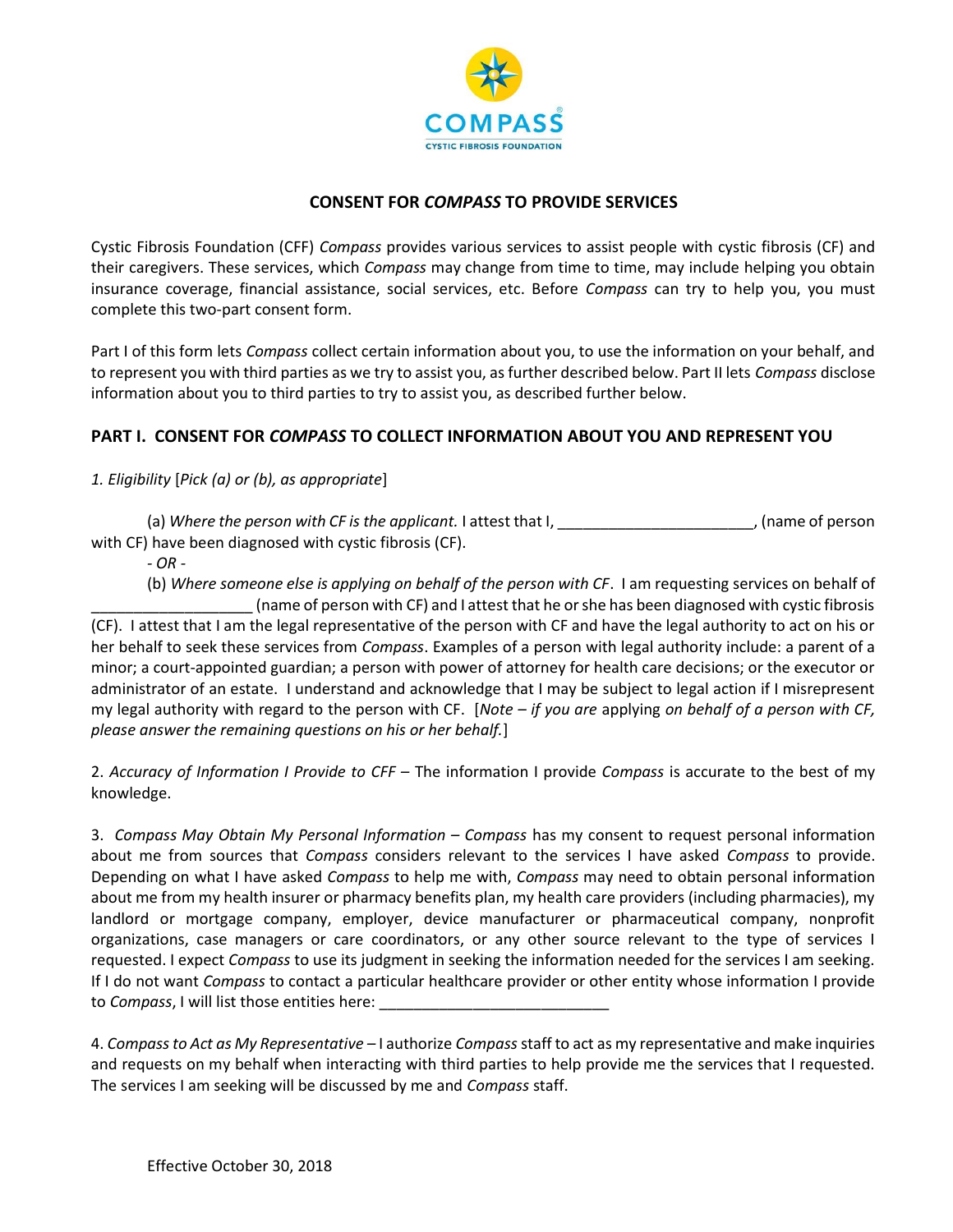5. *Permission to Record My Phone Calls –* I consent to the recording of my telephone calls with *Compass.* Calls are recorded for quality purposes, training, and to help *Compass* provide appropriate services. The information contained in your recording(s) may be used to train new hires, audit compliance with internal procedures, troubleshoot case management services and customer service concerns.

 6. *Permission to Communicate with Me – Compass* has my permission to communicate with me by phone, email, or mail regarding the services I request. *Compass* may also later contact me regarding services it thinks may be useful or of interest to me, such as clinical trials, or to invite me to participate in surveys. If I wish to not receive such future communications, I may unsubscribe as indicated in the communication I receive or as directed in CFF's Privacy Statement, available at [http://www.cff.org/Privacy-Statement/](http://www.cff.org/Privacy-Statement).

 7. *No Guarantees* – I understand and agree that *Compass* only offers certain kinds of services, which may change from time to time, and there are areas outside the scope of *Compass*'s services. I understand that *Compass* is not committing to provide any services to me. If *Compass* does attempt to obtain certain benefits for me, there is no guarantee that such attempts will be successful. I understand that *Compass* may, for any reason, decline assistance or discontinue its efforts on my behalf or discontinue offering all or part of the services it provides to individuals with CF at any time.

 8. *Release and Indemnification* – I release and waive all claims against the Cystic Fibrosis Foundation, *Compass*, and their directors, officers, employees, agents, and representatives from all liability for their acts or omissions related to *Compass* services. I agree that I will indemnify the Cystic Fibrosis Foundation, *Compass*, and their directors, officers, employees, agents, and representatives against all losses and expenses arising out of any misrepresentations made by me or any breach by me of my obligations made under this Consent Form.

 9. *Duration and Revocation –* This Consent to Representation Form is valid for one year from the signature date below. I may revoke this consent at any time, although revocation will not affect any uses or disclosures of my personal information already made in reliance on this document. Revocation must be made in writing and submitted by fax to 877-868-5952 or mailed to Cystic Fibrosis Foundation *Compass*, 4550 Montgomery Avenue, Suite 1100N, Bethesda, MD 20814.

 10. *Other Terms –* I agree that my relationship with *Compass* is further subject to Cystic Fibrosis Foundation Privacy Statement, available at *<http://www.cff.org/Privacy-Statement>/*, and Terms of Agreement, available at <https://www.cff.org/Terms-of-Agreement>/, which are incorporated into this Consent to Representation Form.

| Signature of Applicant (Individual with CF)         | Date |
|-----------------------------------------------------|------|
| <b>OR</b><br>Signature of Personal Representative   | Date |
| On behalf of Applicant (Name of Individual with CF) |      |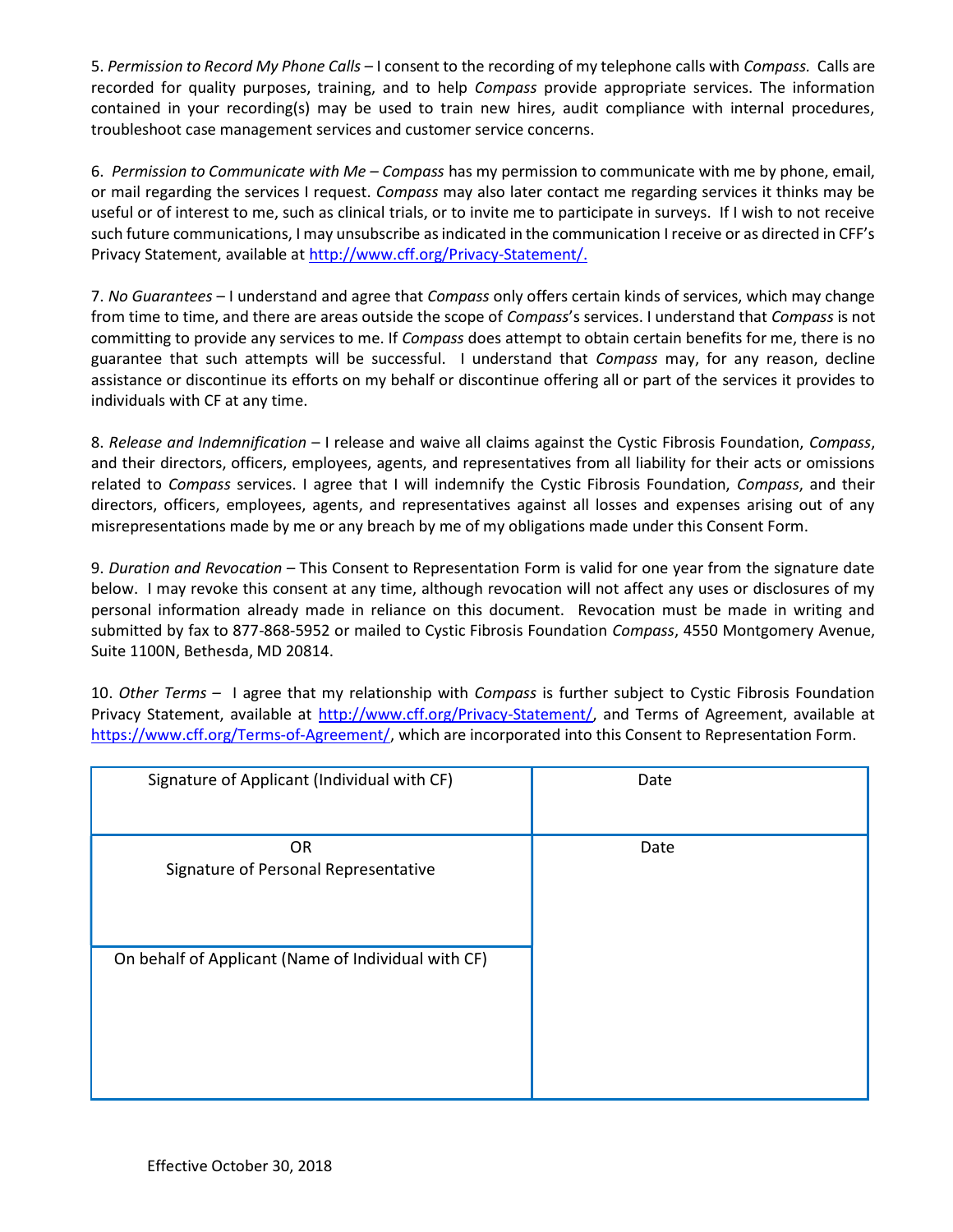## **PART II. CONSENT TO DISCLOSE PERSONAL INFORMATION ABOUT YOU**

 1. I have asked Cystic Fibrosis Foundation *Compass* to seek to provide me certain services, as specifically discussed between me and *Compass.* To enable *Compass* to assist me with the services I requested, I authorize *Compass* to disclose all personal information, including any health and/or financial information, that *Compass* has about me to third parties that *Compass* believes may be useful and relevant to the specific assistance I have asked *Compass* to provide. *Compass* may use its discretion in determining which of my personal information is relevant and should be disclosed to third parties to meet my needs for the particular services I requested. For example, if I have requested assistance with insurance claims, *Compass* may disclose my health and eligibility information to payers; or if I have requested assistance with housing, *Compass* may disclose my financial and housing information and, if relevant, my medical information, to governmental, nonprofit, or other entities that provide housing assistance.

 2. In addition to the persons or entities included above, I may consent during a recorded phone call with *Compass* to have *Compass* share certain information about me to specified individuals, such as giving the provider who referred me to *Compass* a summary of *Compass's* services. If so, I understand that *Compass* will disclose my information as I direct. If I would like *Compass* to disclose my personal information to any additional individuals, I will list them here: (Include family, friends, caregivers, providers, if requested.)

| Name | Relationship | <b>Phone Number</b> |
|------|--------------|---------------------|
| Name | Relationship | <b>Phone Number</b> |
| Name | Relationship | <b>Phone Number</b> |

 3. I understand that if *Compass* discloses my personal information to third parties authorized by me, *Compass* cannot control how those third parties will use or disclose that information. I agree that *Compass* and CFF will not have any liability for actions or omissions taken by such third parties.

 4. *Compass* is permitted to disclose my personal information only as permitted by this applicable Consent, applicable law, or the CFF Privacy Statement available at [https://www.cff.org/Privacy-Statement/](https://www.cff.org/Privacy-Statement).